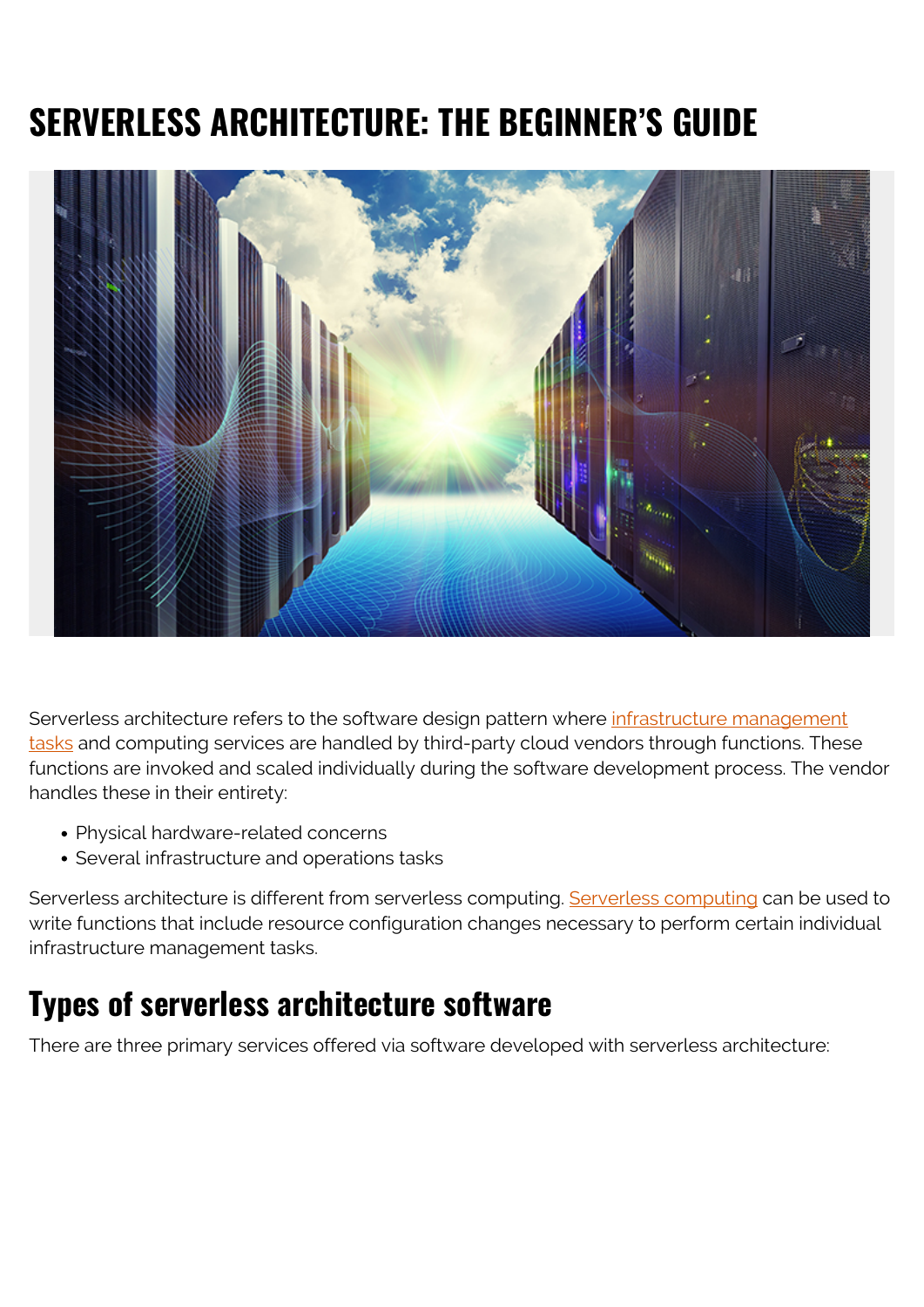

#### **Function as a service**

In the realm of pre-packaged services, *function as a service*, sometimes known as FaaS or framework as, falls in between [software as a service and platform as a service](https://blogs.bmc.com/blogs/saas-vs-paas-vs-iaas-whats-the-difference-and-how-to-choose/).

Think of FaaS as a ready-to-implement framework that can be easily tailored to the needs of an enterprise company. To be clear:

- SaaS is ready to use out of the box while FaaS is not.
- However, FaaS does not require the resources to implement that you would need if you were using PaaS.

FaaS can be delivered in customizable templates, for instance, by industry verticals. FaaS uses [containers](https://blogs.bmc.com/blogs/what-is-a-container-containerization-explained/) to prime for rapid deployment of applications on all platforms. For instance, developers can stack containers for scalability or write one container for iOS development and another for desktop applications.

Consumers purchase FaaS from third-party vendors who handle server management. They are then charged for actual runtimes instead of pre-allocated units. Companies who use FaaS benefit from improved efficiency as fewer resources are spent on rapid development of applications.

*(Compare [FaaS & serverless.](https://blogs.bmc.com/blogs/serverless-faas/))*

### **Backend as a service**

Similar to FaaS, backend as a service (BaaS) is another serverless technology. Some will contend that BaaS takes it a step further as a [NoOps offering](https://blogs.bmc.com/blogs/itops-devops-and-noops-oh-my/). NoOps essentially refers to infrastructure that has been automated to the point that in-house developers have no hand in its operation.

Here's an easy way to look at BaaS: Imagine your enterprise organization is developing a mobile app to connect employees to important information on the go. You might develop the basic application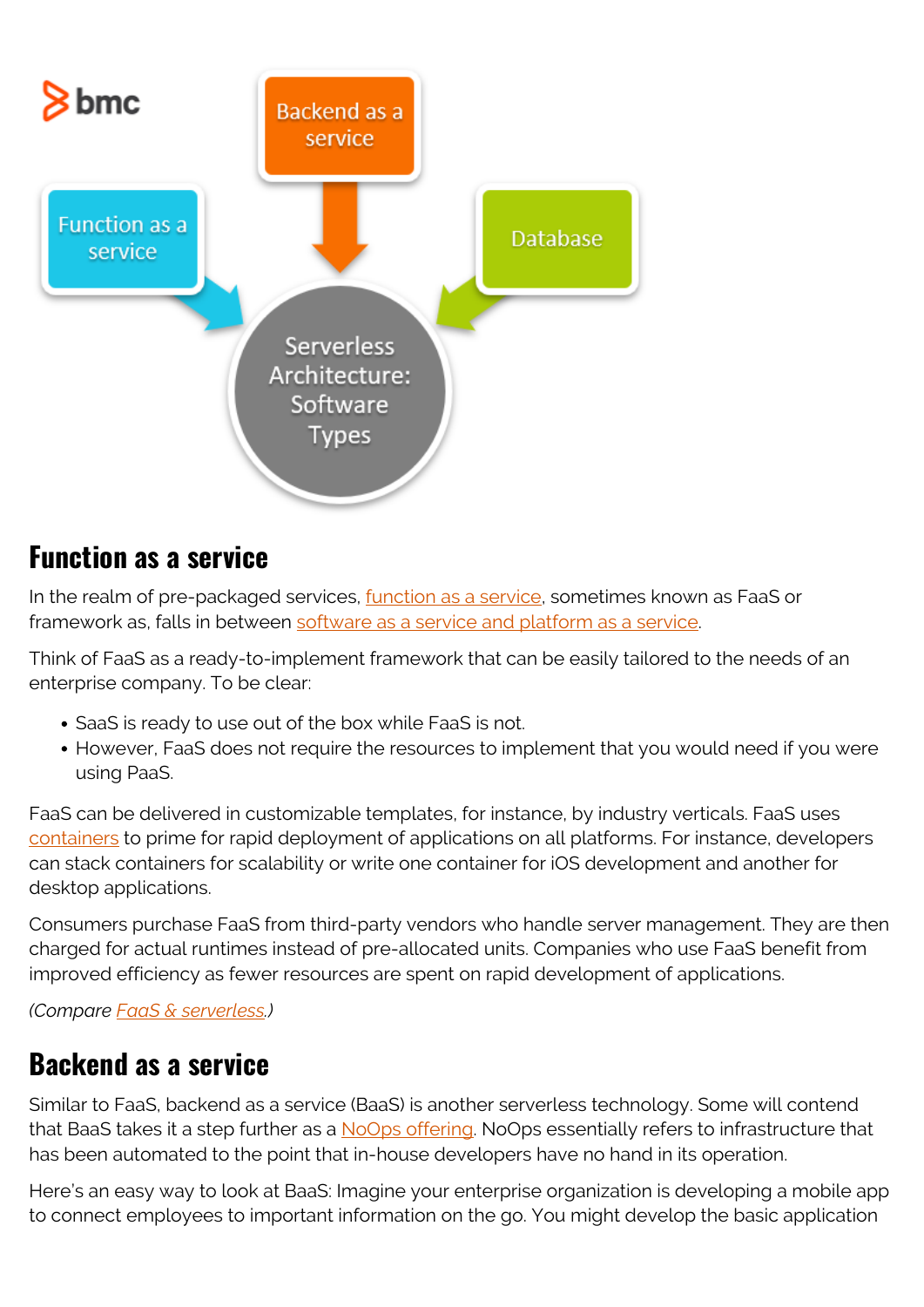framework in-house and then outsource the functionality. This includes backend processes like:

- Accessing cloud storage
- Syncing
- Social collaboration

A company's ability to offer backend services that link a mobile application to the cloud is referred to as BaaS.

#### **Database**

Database serverless frameworks access and [automate your database functions](https://blogs.bmc.com/blogs/database-automation/). These are functions that write and read from a database and can also provide a response.

Serverless database frameworks offer companies room to grow globally, as multiple applications can be developed by region. Still, they all run from one location, powered by FaaS technology.

## **Serverless design principles**

The common design principles of serverless architecture applications include:

- **Simplicity & speed.** Write functions that are concise and designed to perform unique transactional operations—complete computing tasks performed on one or more entities. These transactions have time and capacity limitations and are therefore designed for fast execution.
- **Optimized for concurrency.** Design function requests based on concurrency limitations of the serverless architecture. The total request count may peak less frequently as compared to concurrent request capacity limits and optimizing for total request may not be the optimal design approach for serverless applications.
- **Temporary storage.** When functions are used, the underlying resources are provisioned or accessed for a limited duration. Function execution may involve changing states of the environment, including storage capacity, and therefore using a persistence may be preferable to address durable storage requirements.
- **Hardware agnostic.** Since the resources are provisioned for the duration of the function runtime, it's important to eliminate hardware related dependencies on serverless applications.
- **Iterative state machine orchestration & events.** Application architecture should be orchestrated based on the output of iterative transactional operations. Hardcoding workflows introduce potential dependencies that cause the serverless application to be tightly coupled.
- **Redundancy.** Design for failure. Especially for downstream calls, one failure can channel the failure to subsequent requests and impede the operational workflow of the application.

*(Understand the [impact of redundancy on availability](https://blogs.bmc.com/blogs/redundancy-impact-availability/).)*

### **Advantages of serverless architecture**

With these characteristics, serverless architecture offers the following value propositions:

**Deploy & run.** The infrastructure resources are managed by the cloud vendor. Internal IT can therefore focus on the business use case of software applications instead of managing the underlying hardware. Functions allow users to deploy application builds and configuration files necessary to provision the required hardware resources.